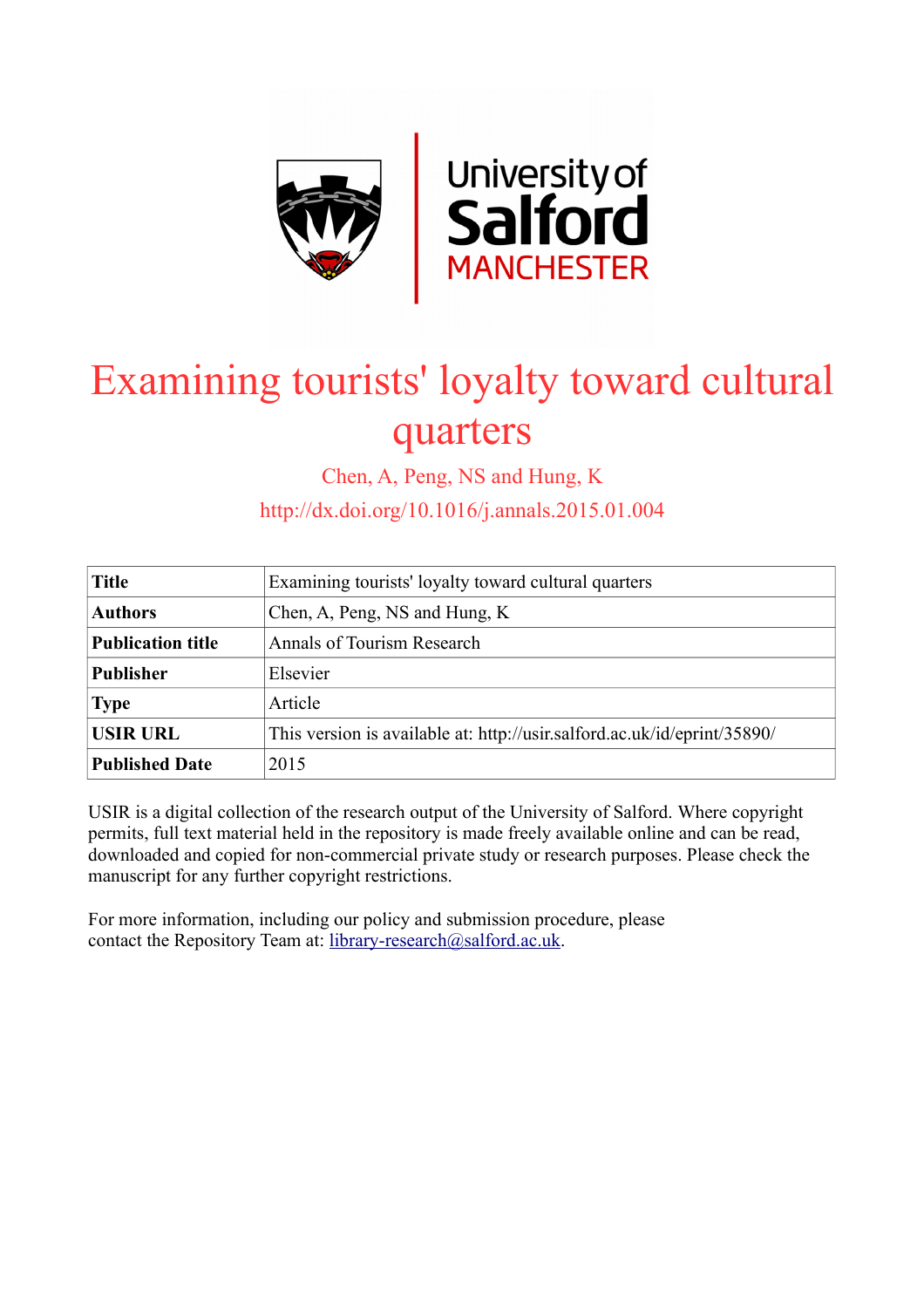#### **1. Introduction**

The purpose of this research note is to examine the factors that contribute to tourists' decision to visit Taiwan's cultural quarters. Wansborough and Mageean (2000) define a cultural quarter as a distinct and spatially limited area that contains a large number of cultural activities and facilities compared with other areas. Montgomery (2003) concurs, stating that most great cities have identifiable quarters that attract cultural entrepreneurs and artists, such as London's Soho, New York City's Lower East Side, and Paris's Left Bank. Cultural quarters are becoming increasingly important elements of modern society in terms of fostering cultural diversity and creativity.

Because of the importance of cultural quarters, city planners and cultural organizations have been attempting to promote the development of cultural quarters in appropriate locations (Moss, 2002; Porter & Barber, 2007). However, scholars have suggested that additional research on the appeal of cultural quarters can benefit the existing tourism literature (Montgomery, 1995; Pappalepore, Maitland, & Smith, 2014; Shorthose, 2004). Furthermore, many of the existing studies that are related to cultural quarters have focused on Western European cities. Research on non-Western cities' cultural quarters may add new insight to this body of literature. To augment the literature on the appeal of cultural quarters, the current study aims to investigate the loyalty of cultural quarter visitors using a model of the symbolic consumption of tourism destination brands (Ekinci, Sirkaya-Turk, & Preciado, 2013).

## **2. Literature Review**

The symbolic consumption of tourism destination brands model is proposed by Ekinci et al. (2013). Figure 1 shows the proposed framework for the current research. The framework suggests that self-congruence, brand identification, and lifestyle-congruence have positive effects on tourists' destination brand loyalty. This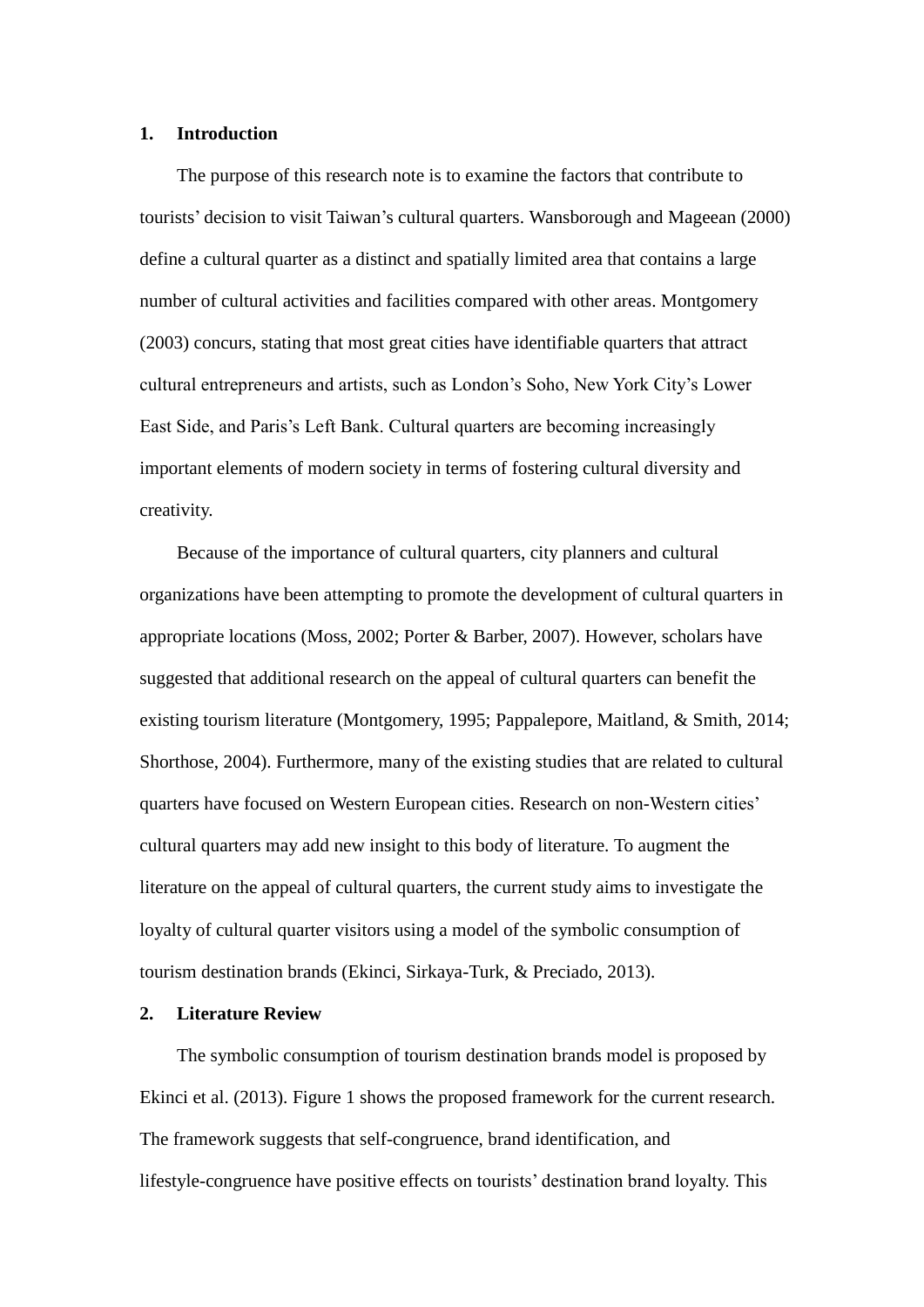model is suitable for the current research because cultural quarters symbolize a certain lifestyle, personal image, and identification (Montgomery, 1995; Pappalepore et al., 2014).

#### \*Figure 1 here

The first hypothesis that will be examined is the relationship between self-congruence and loyalty. In the context of this study, destination brand loyalty refers to tourists' intentions to revisit a cultural quarter in the future and to recommend the destination to others (Oliver, 1999). Nam, Ekinci, and Whyatt (2011) suggest that individuals attempt to align their actual self and ideal self through the products that they consume. This factor has positive effects on consumers and tourists' brand loyalty (Ekinci et al., 2013; Kressmann et al., 2006; Nam et al., 2011). Cultural quarters contain a large number of cultural activities (Wansborough & Mageean, 2000), such as performances and learning opportunities. Therefore, cultural quarter visitors can use these activities to sustain and enhance their self-image. Based on studies conducted by previous scholars, the following hypothesis will be examined:

H1: Self-congruence has a positive effect on tourists' destination brand loyalty.

Second, the consumer literature suggests that individuals identify with brands that help them to build a good reputation within their social groups or within the social groups to which they aspire (Chen & Peng, 2012). Cultural quarters often have distinctive images (Mccaarthy, 2006). For instance, Pappalepore et al. (2014, p.227) suggest that East London has a "cool image". Based on the abovementioned literature, tourists are likely to be loyal to destinations that help them to build their image within their social groups or groups with which they want to be associated (Ekinci et al., 2013). Stokburger-Sauer (2011) and Nam et al. (2011) have confirmed that tourists' brand identification positively affects their loyalty to a destination, such as visit and advocacy intentions. The second hypothesis that this study will examine is as follows: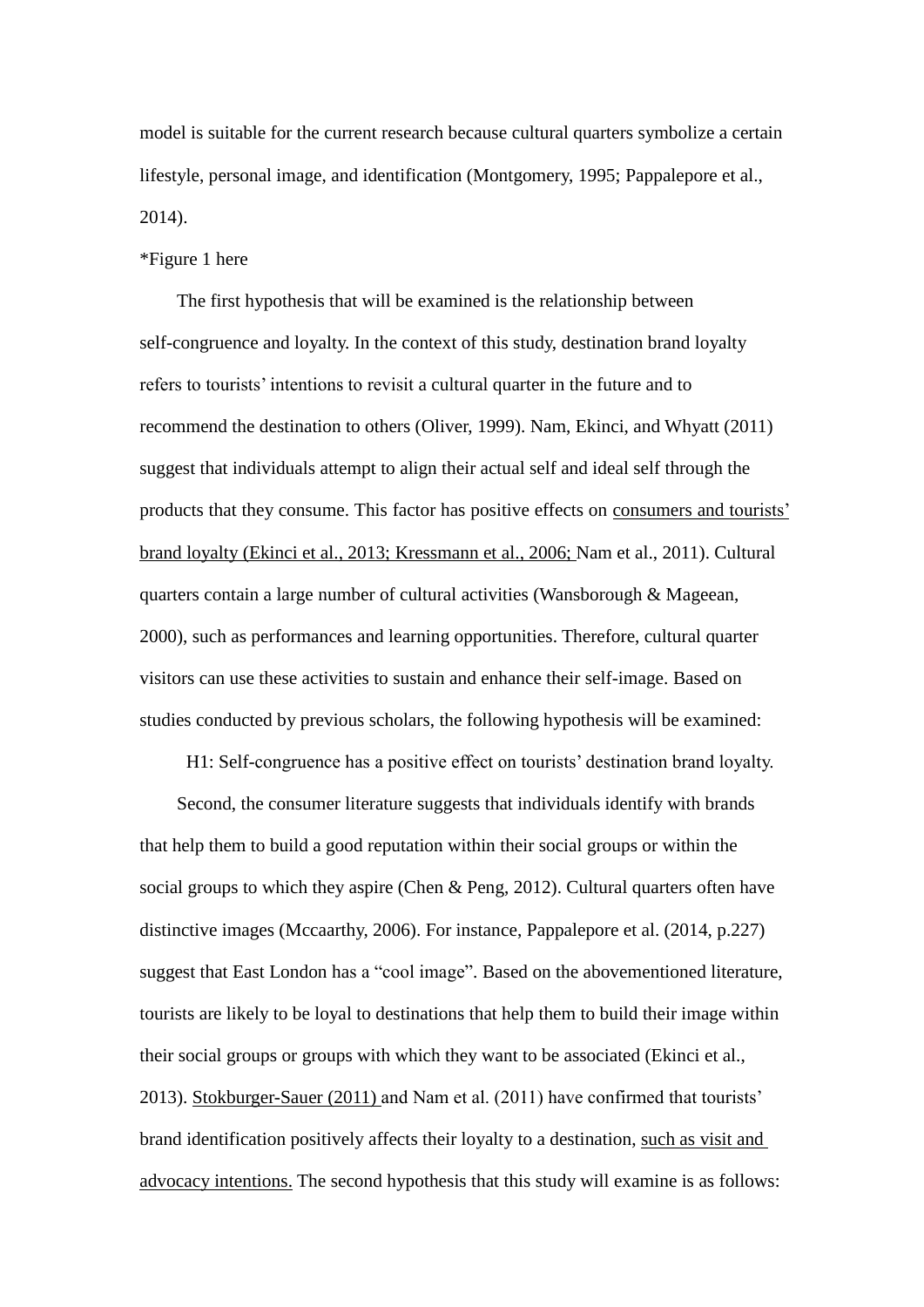H2: Brand identification has a positive effect on tourists' destination brand loyalty.

Third, scholars have argued that individuals' lifestyles affect their tourism participation behavior (Gross & Brown, 2006). "Lifestyle" can be defined as a person's unique living pattern as expressed by his or her interests, opinions, and activities (Gladwell, 1990). Ekinci et al. (2013) observe that tourists are more likely to be loyal to activities that are aligned with their lifestyle. Cultural quarters reflect a certain lifestyle; for example, East London has a certain Bohemian lifestyle (Pappalepore et al., 2014). As Montgomery (1995) notes, it is important for cultural quarters to reflect a unique lifestyle. Based on the literature discussed above, the third hypothesis that this study will examine is as follows:

H3: Lifestyle-congruence has a positive effect on tourists' destination brand loyalty.

#### **3. Method**

Students were recruited to gather data from tourists who visit Taipei's cultural quarters, including Songshan Cultural and Creative Park, Huashan1914 Creative Park, Taipei Artist Village, Treasure Hill Artist Village, and Sugar Refinery Cultural Park. An on-site purposive sampling method was used to recruit participants. A total of 102 usable surveys were obtained after 30 days of data collection. To qualify for the interview, potential participants needed to 1) be over the age of 18, 2) have visited one of Taipei's cultural quarters, and 3) be a resident of Taiwan but live outside of Taipei City. Table 1 shows the participants' demographic information. Measurement scales were designed to examine the following target question: "What are the determinants of a tourist's loyalty to a cultural quarter?" The participants completed a survey that evaluated their self-congruence, brand identification, lifestyle-congruence, and destination brand loyalty (Ekinci et al., 2013; Nam et al., 2011) on a Likert-type scale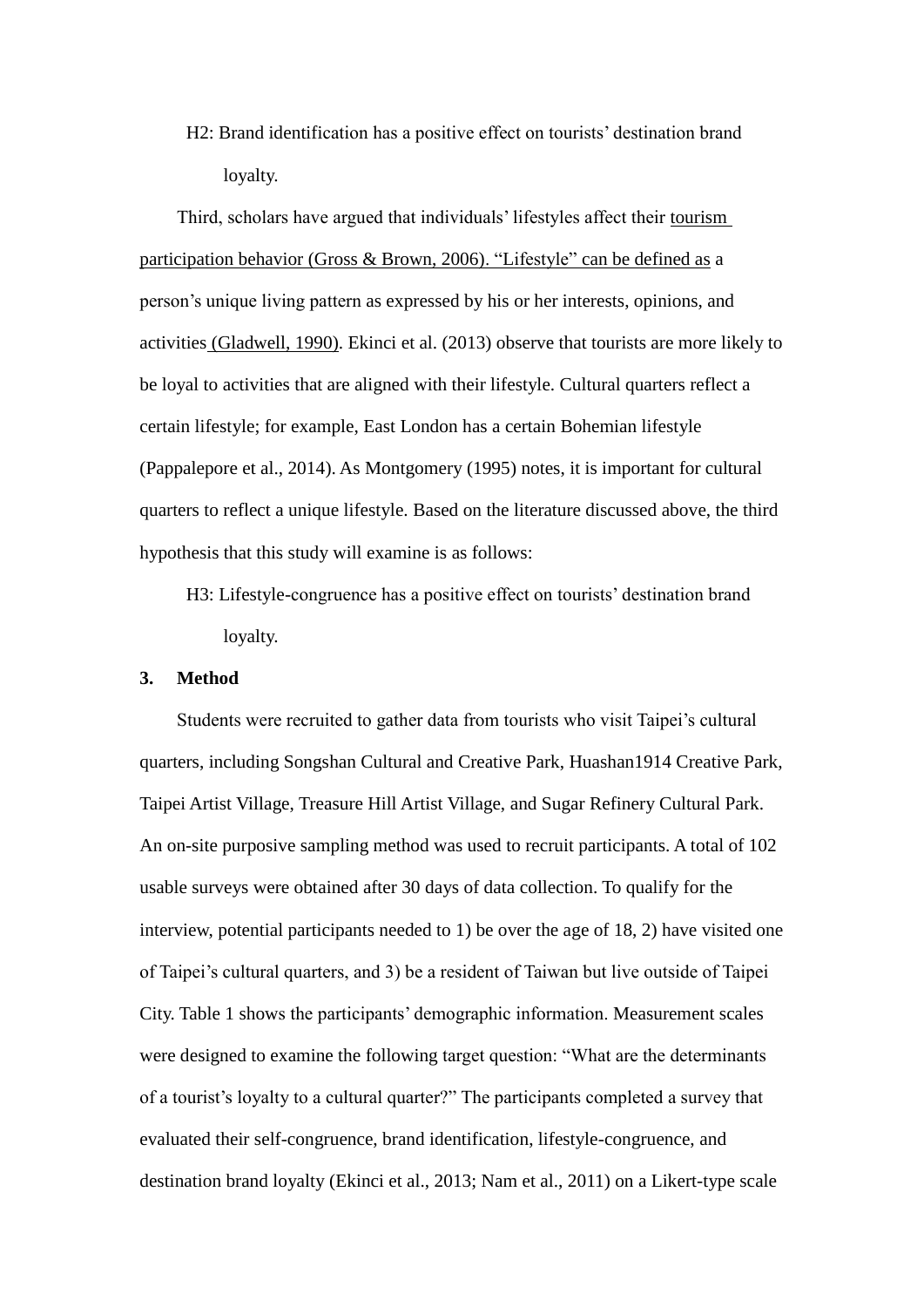(Table 2).

\*Table 1 here

\*Table 2 here

#### **4. Data Analysis and Results**

IBM SPSS AMOS 20 was used to analyze the data. Confirmatory factor analysis (CFA) was performed to specify the structure between the observed indicators and latent constructs and to test the validity of the measurement model. Following Anderson and Gerbing's (1988) two-step approach, this study examined the adequacy of the measurement model and the structural components of the model using CFA and structural equation modeling. Taken together, the high factor loadings, composite reliability, and average variances extracted (AVE) for each construct confirmed the reliability, convergence, and discriminant validity of the instrument. The structural equation modeling results showed a good fit between the data and the model (χ2/df=1.449, *p*<0.001, RMSEA=0.067, CFI=0.963, NFI=0.900). This study's results support the application of the symbolic consumption of tourism destination brands model in the context of cultural quarters.

Regarding the hypotheses, H1 was supported, with a structural estimate of 0.601  $(t=4.764, p<0.01)$ . Thus, self-congruence positively influences loyalty. H2 was not supported, with a structural estimate of  $0.201$  (t=1.665,  $p > 0.05$ ). This result indicates that tourists' brand identification with cultural quarters does not significantly affect their loyalty. H3 was supported, with a structural estimate of  $0.156$  (t=1.858,  $p<0.05$ ). Lifestyle-congruence was found to positively affect tourists' loyalty to cultural quarters.

#### **5. Discussion and Implications**

Based on the findings of the current research, several topics are worthy of further discussion. First, as documented in the literature, a cultural quarter often embodies a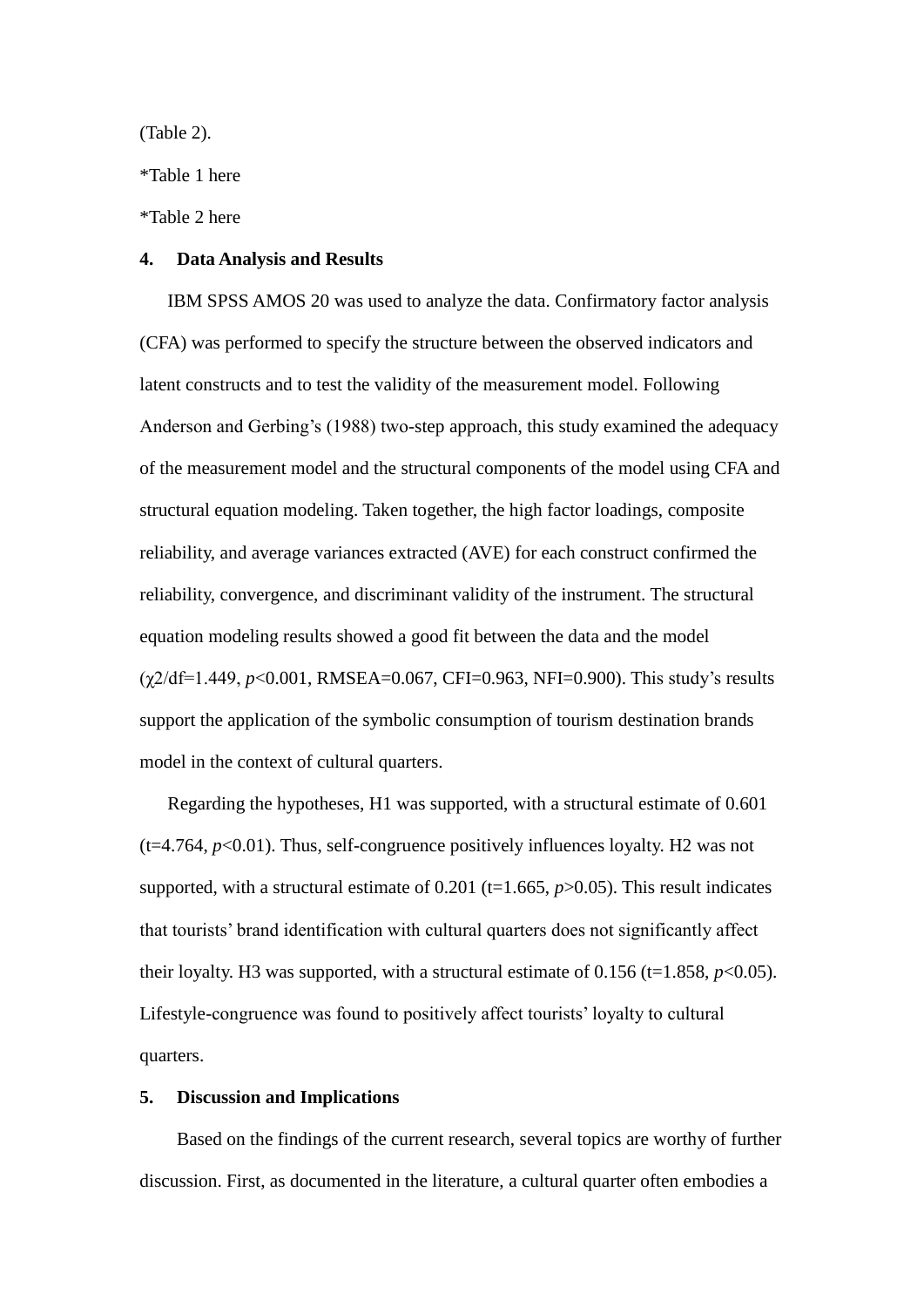certain lifestyle and image. This study's results show that tourists are more likely to revisit and recommend a cultural quarter that enhances their self-image and supports their lifestyle. In other words, if a tourist wants to see himself or herself as an artist or wants to live an artistic lifestyle, then he or she is more likely to be loyal to cultural quarters that contain a large number of art-related events and products. These two results are aligned with the tourism and consumer behavior literature.

Second, the consumer literature suggests that individuals are loyal to brands that help them to build a good reputation within their social groups or within social groups to which they aspire. However, tourists' loyalty to cultural quarters is not affected by brand identification. In other words, when the media or other people criticize a cultural quarter, tourists' intentions to recommend and revisit that cultural quarter are not affected. One possible reason for this finding is that cultural quarters attract visitors who share similar interests and, therefore, outsiders such as the media and those who do not share similar interests do not largely affect tourists' loyalty to cultural quarters. However, this interpretation needs further examination.

Third, this study's findings may have implications for practitioners. Practitioners who want to promote cultural quarters must excel in their ability to identify and target tourists who share similar lifestyles and who seek to use these destinations to build their image. For instance, Taiwan's Sugar Refinery Cultural Park may need to identify and target tourists who are nostalgic because the park was transformed from an old sugar refinery. Additionally, the promotion of cultural quarters through other similar cultural activities should be an effective strategy. For example, Taipei Artist Village may want to promote their village during the Taipei Art Festival.

#### **6. Limitations, Future Studies, and Conclusions**

In conclusion, this study examines the factors that contribute to tourists' loyalty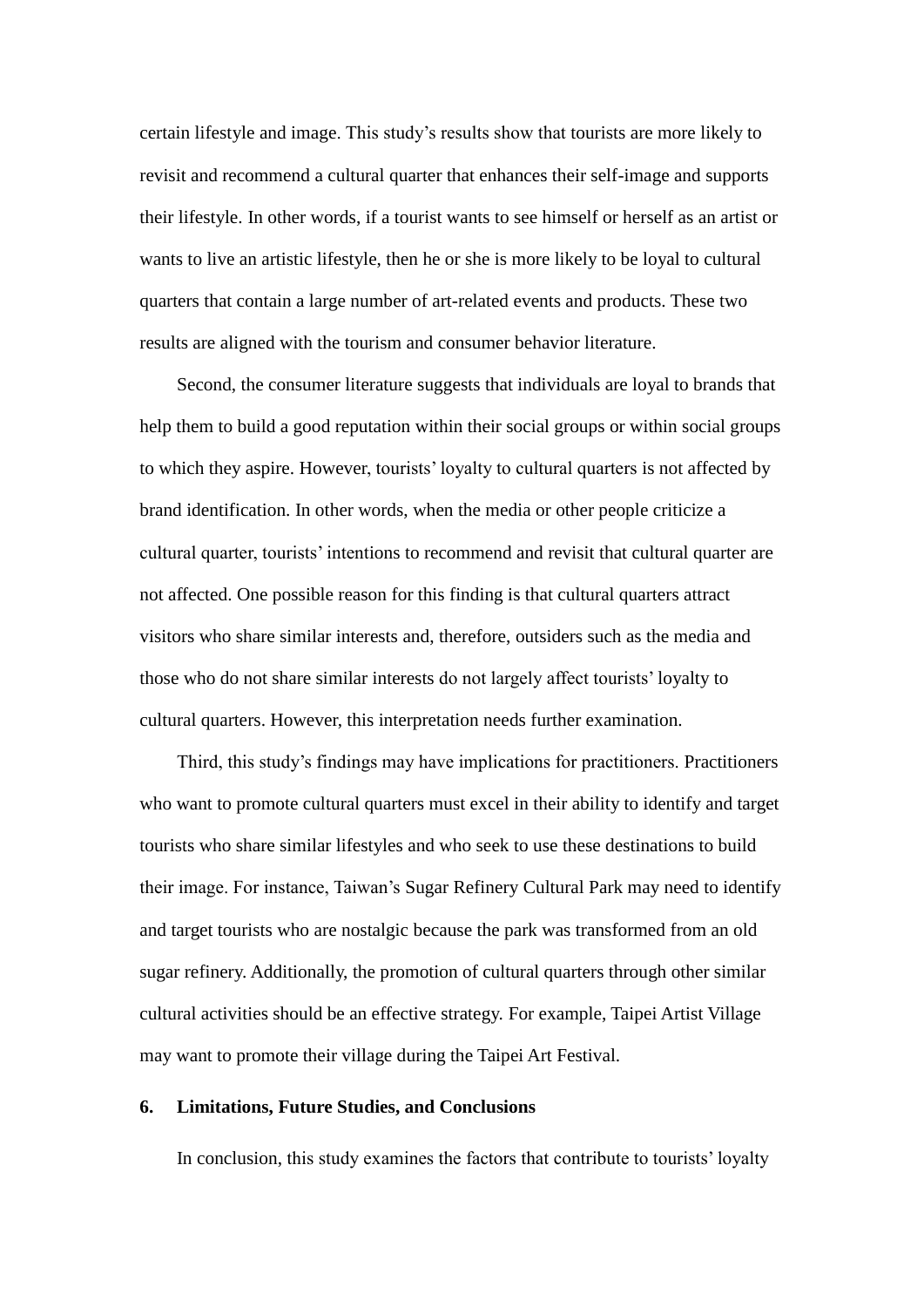to cultural quarters using a model of the symbolic consumption of tourism destination brands. Although this study contributes to the research on cultural quarters, it also has certain limitations. One limitation is that this study did not fully explore the finding that brand identification did not significantly affect tourists' loyalty. Future scholars may want to further investigate the possible reasons behind this result.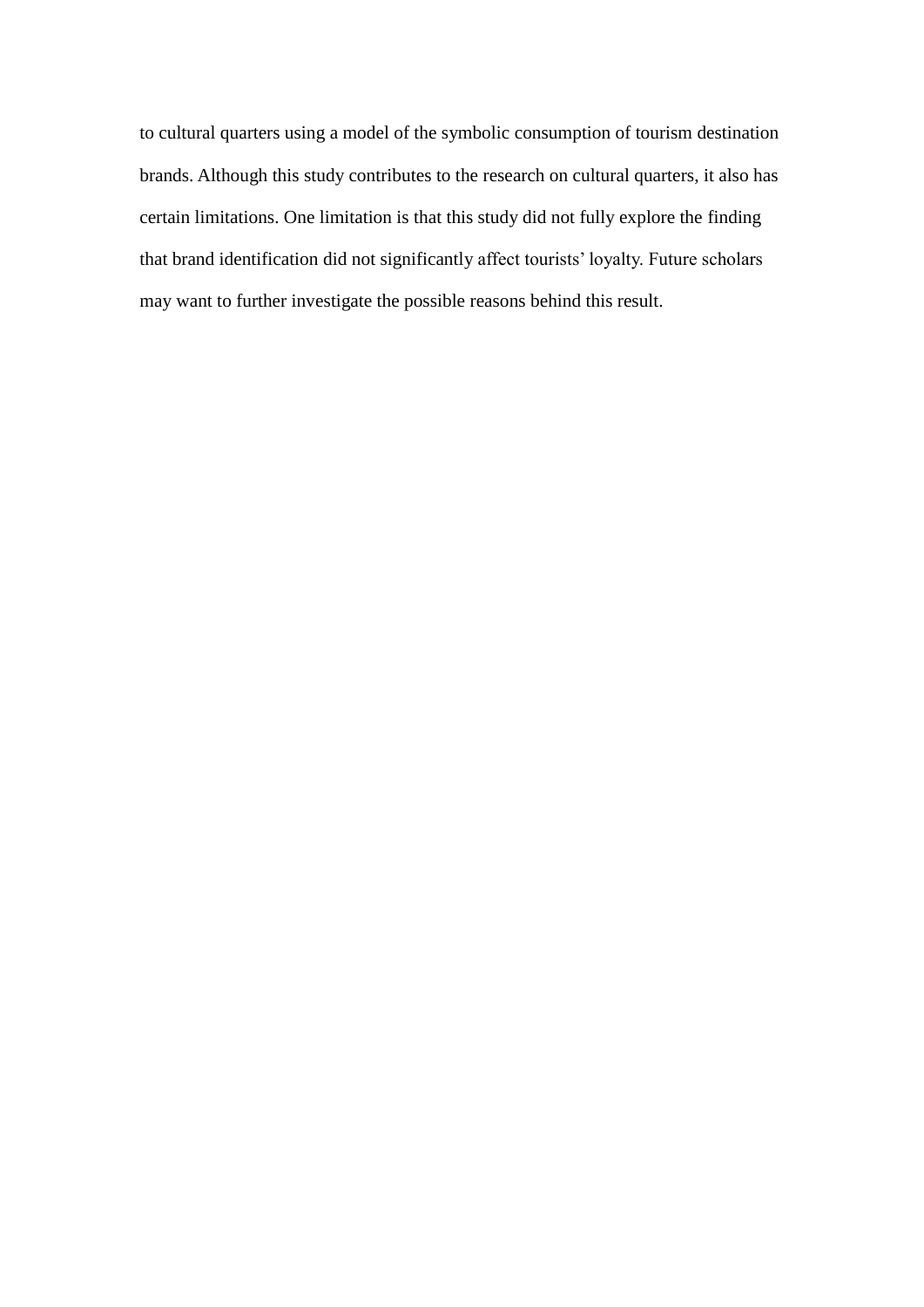### **References**

- Anderson, J.C., & Gerbing, D.W. (1988). Structural equation modelling in practice: A review and recommended two-step approach. *Psychological Bulletin, 103*(3), 411-423.
- Chen, A., & Peng, N. (2012). Green hotel knowledge and tourists' staying behavior. *Annals of Tourism Research, 39*(4), 2203-2219.
- Ekinci, Y., Sirakaya-Turk, E., & Preciado, S. (2013). Symbolic consumption of tourist destination brands. *Journal of Business Research*, *66*(6), 711-718.
- Gladwell, N.J. (1990). A psychographic and sociodemographic analysis of state park inn users. *Journal of Travel Research, 28*(4), 15-20.
- Gross, M.J., & Brown, G. (2006). Tourism experiences in a lifestyle destination setting: The roles of involvement and place attachment. *Journal of Business Research, 59*(6), 696-700.
- Kressmann, F., Sirgy, M.J., Herrmann, A., Huber, F., Huber, S., & Lee, D-J. (2006). Direct and indirect effects of self-image congruence on brand loyalty. *Journal of Business Research, 59*(9), 955-964.
- Montgomery, J. (2003). Cultural quarters as mechanisms for urban regeneration. Part 1: Conceptualising cultural quarters. *Planning, Practice & Research, 18*(4), 293-306.
- Moss, L. (2002). Sheffield's cultural industries quarter 20 years on: What can be learned from a pioneering example? *The International Journal of Cultural Policy, 8*(2), 211-219.
- Nam, J., Ekinci, Y., & Whyatt, G. (2011). Brand equity, brand loyalty and consumer satisfaction. *Annals of Tourism Research, 38*(3), 1009-1030.
- Oliver, R.L. (1999). Whence consumer loyalty?, *Journal of Marketing,63*, 33-44.
- Pappalespore, I., Maitland, R., & Smith, A. (2014). Prosuming creative urban areas. Evidence from East London. *Annals of Tourism Research, 44*, 227-240.
- Porter, E., & Barber, A. (2007). Planning the cultural quarter in Birmingham's Eastside. *European Planning Studies, 15*(10), 1327-1348.
- Shorthose, J. (2004). Nottingham's de facto cultural quarter: The lace market, independents and a convivial ecology. In D. Bell and M. Jayne (eds.) *City of Quarters: Urban Villages and the Contemporary City*. London: Ashgate.
- Stokburger-Sauer, N.E. (2011). The relevance of visitors' nation brand embeddedness and personality congruence for nation brand identification, visit intentions and advocacy. *Tourism Management, 32*(6)*,* 1282-1289.
- Wansborough, M., & Mageean, A. (2000). The role of urban design in cultural regeneration. *Journal of Urban Design, 5*(2), 181-197.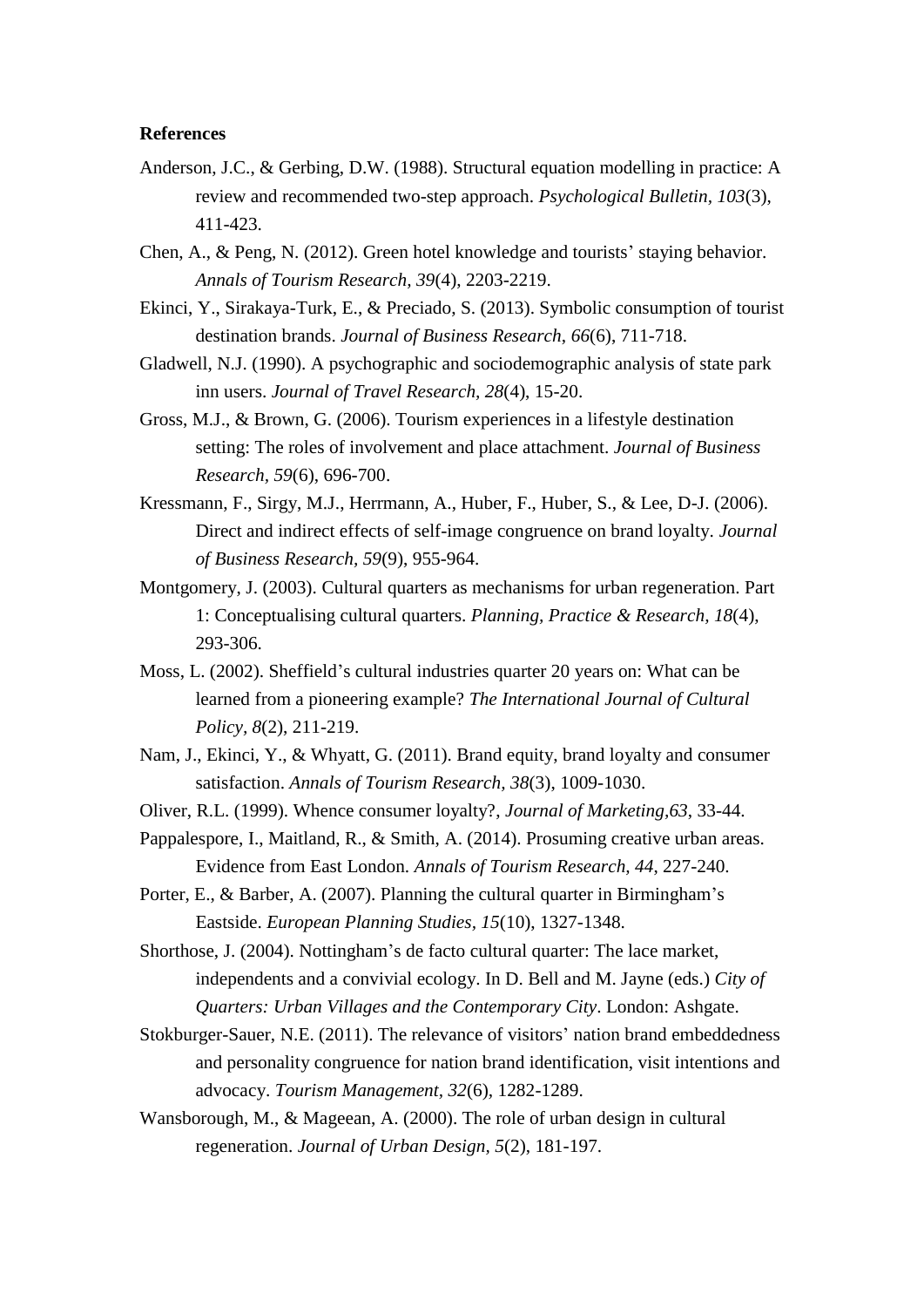|                  | Demographic traits           | $\%$         |
|------------------|------------------------------|--------------|
| Gender           | Male                         | 45.0         |
|                  | Female                       | 55.0         |
|                  | Between 18-30 years old      | 38.6         |
|                  | Between 31-40 years old      | 39.8         |
| Respondent's age | Between 41-50 years old      | 11.8         |
|                  | Between 51-60 years old      | 6.9          |
|                  | Above 61 years old           | 2.9          |
|                  | High school degree           | $\mathbf{1}$ |
| Education        | University or college degree | 76.5         |
|                  | Postgraduate degree or above | 22.5         |
|                  | Married                      | 58.8         |
| Marital status   | Unmarried                    | 41.2         |

**Table 1- Characteristics of the participants (N=102)**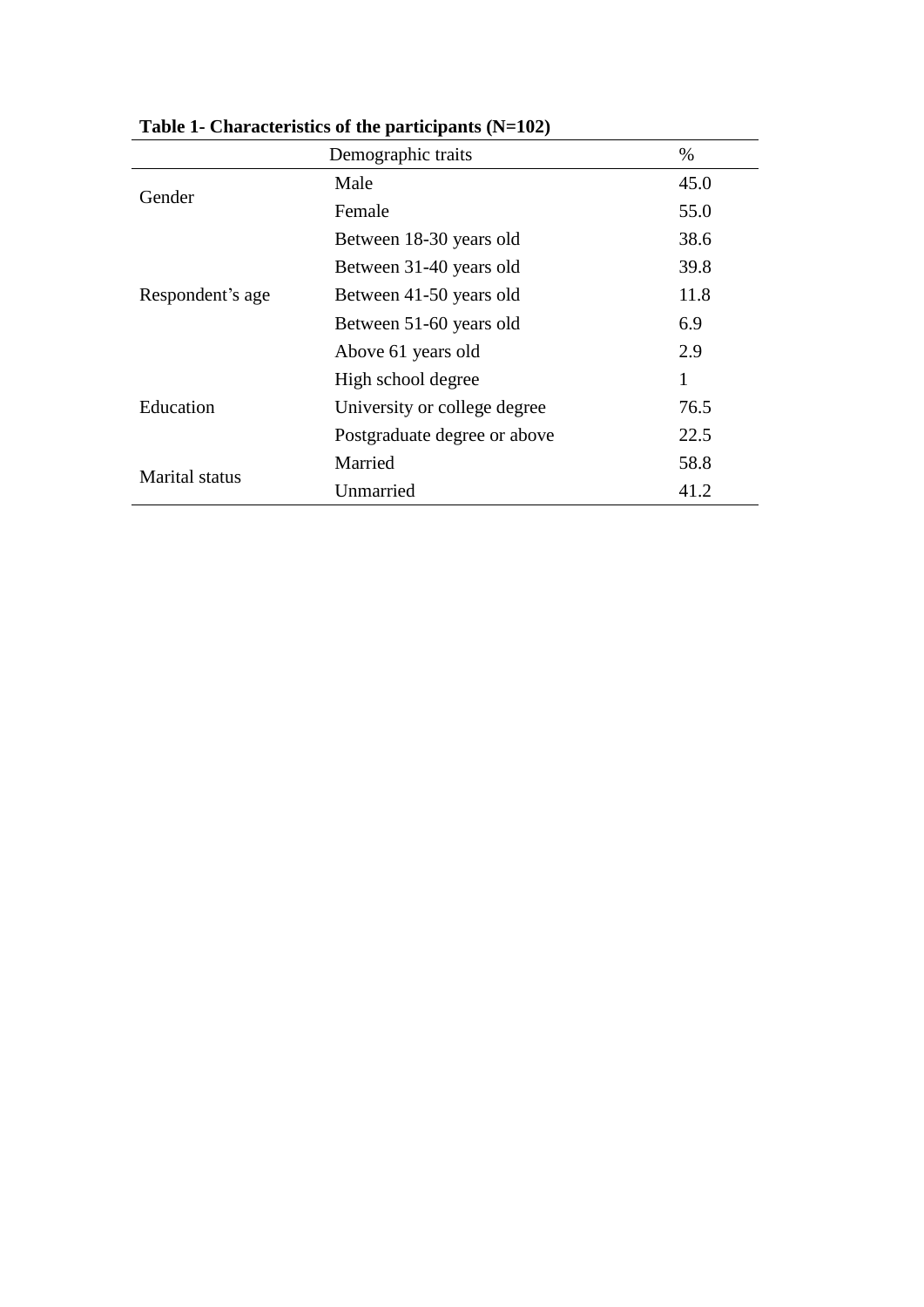**Table 2. Descriptive Analysis of the Measures (N=102)**

| Construct /                        | <b>Items</b>                                                                               | <b>Mean</b> | <b>SD</b> | $\alpha$ | AVE | <b>CR</b> |
|------------------------------------|--------------------------------------------------------------------------------------------|-------------|-----------|----------|-----|-----------|
| Self-congruence $(S)$              | S1: The typical visitor of this culture quarter has an image similar to how I              | 4.98        | 0.99      | .79      | .58 | .80       |
|                                    | like to see myself.                                                                        |             |           |          |     |           |
|                                    | S2: The image of this culture quarters is consistent with how I like to see<br>myself.     | 5.05        | 1.07      |          |     |           |
|                                    | S3: The image of this brand is consistent with how I would like others to see<br>me.       | 5.32        | 1.17      |          |     |           |
| Brand identification (BI)          | BI1: If I talk about this culture quarter, I usually say "we" rather than "they".          | 4.86        | 0.98      | .82      | .61 | .83       |
|                                    | BI2: If a story in the media criticizes this culture quarter, I would feel<br>embarrassed. | 4.74        | 1.06      |          |     |           |
|                                    | BI3: When someone criticizes this culture quarter, it feels like a personal<br>insult.     | 4.78        | 1.03      |          |     |           |
| Lifestyle-congruence $(L)$         | L1: This culture quarter reflects my personal lifestyle.                                   | 5.01        | 1.08      | .89      | .67 | .89       |
|                                    | L2: This culture quarter is totally in line with my lifestyle.                             | 5.03        | 1.18      |          |     |           |
|                                    | L3: Visiting this culture quarter supports my lifestyle.                                   | 4.84        | 1.18      |          |     |           |
|                                    | L4: Visiting this culture quarter is congruent with my lifestyle.                          | 5.28        | 1.03      |          |     |           |
| Destination brand loyalty<br>(DBL) | DBL1: I will recommend this culture quarter to someone seeks my advice.                    | 5.93        | 0.91      | .84      | .65 | .85       |
|                                    | DBL2: Next time I will visit this culture quarter.                                         | 4.86        | 1.21      |          |     |           |
|                                    | DBL3: I plan to revisit this culture quarter in the future.                                | 5.72        | 0.99      |          |     |           |